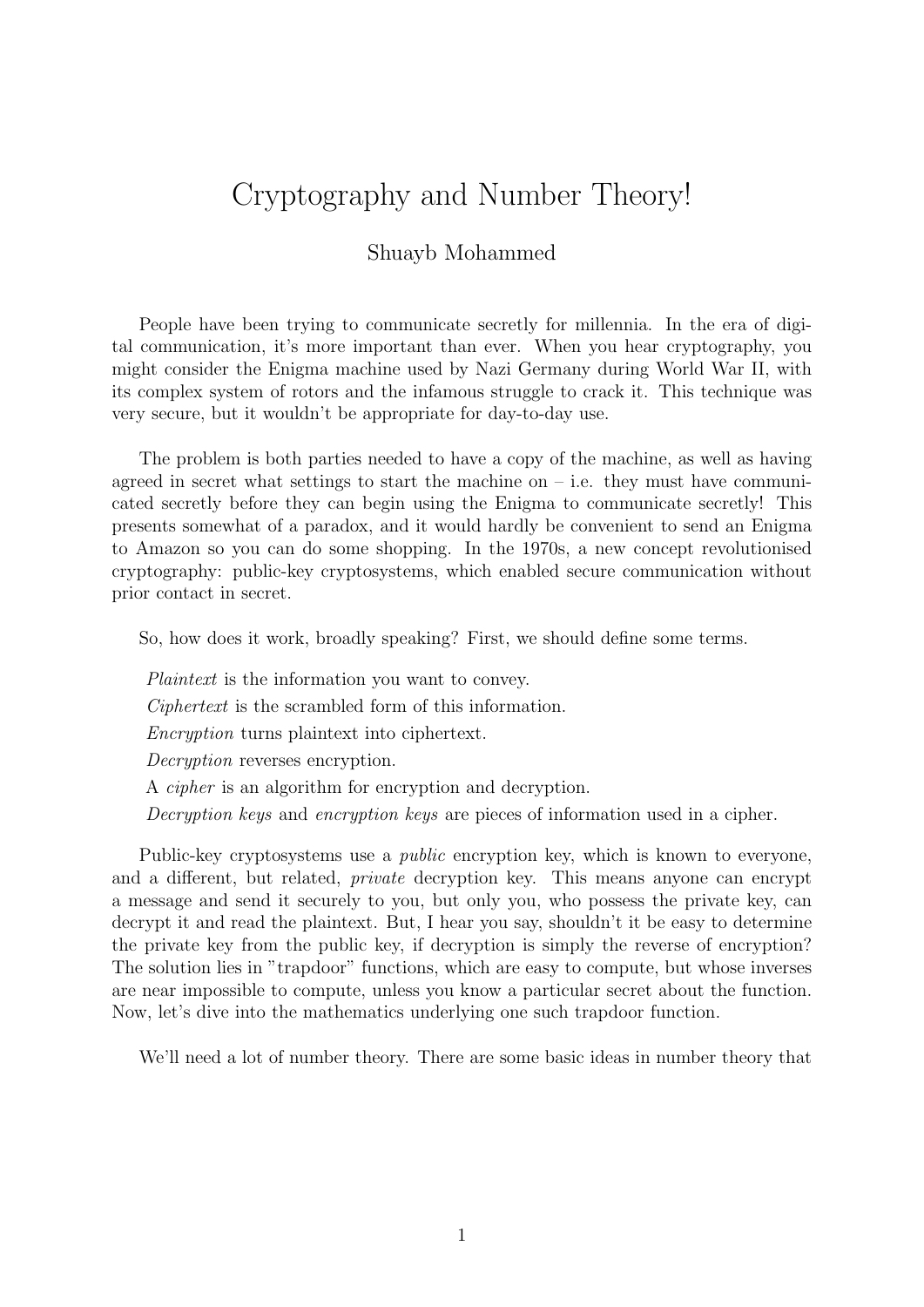we'll combine to construct the RSA public-key cipher.

 $gcd(a, b) = k$  means that k is the largest integer dividing a and b if  $gcd(a, b) = 1$ , we say that a and b are coprime  $a \equiv b \mod n$  means that  $a = b + kn$  for some integer k if  $ax \equiv 1 \mod n$ , we say that x is an inverse of a modulo n if  $a \equiv b \mod n$ , then  $a + c \equiv b + c \mod n$ if  $a \equiv b \mod n$ , then  $ac \equiv bc \mod n$ if  $a \equiv b \mod n$ , and  $0 \le b < n$ , b is a **reduced** modulo n

Euclid's algorithm provides a way of computing  $gcd(a, b)$ . If we want to compute  $gcd(700, 125)$ , we notice that  $700 \equiv 75 \mod 125$ . Any integer dividing both 700 and 125 must divide 75, so  $gcd(700, 125) = gcd(125, 75)$ . This allows us to reduce the problem to a simpler form, which we can do repeatedly as shown below to find the solution: 25.

$$
700 = 5 \times 125 + 75 \implies 700 \equiv 75 \mod 125
$$
  

$$
125 = 1 \times 75 + 50 \implies 125 \equiv 50 \mod 75
$$
  

$$
75 = 1 \times 50 + 25 \implies 75 \equiv 25 \mod 50
$$
  

$$
50 = 2 \times 25 + 0 \implies 50 \equiv 0 \mod 25
$$

By reversing this algorithm we can find an integer solution to  $700x+125y=25$ , as shown below. This is equivalent to solving  $700x \equiv 25 \mod 125$ . More generally, if  $gcd(a, n) = 1$ , we can use this algorithm to solve  $ax \equiv 1 \mod n$ , i.e. find an inverse of a modulo n.

$$
25 = 75 - 50
$$
  
= (125 - 50) - (125 - 75)  
= (125 - (125 - 75) - (125 - (700 - 5 \times 125))  
= (125 - (125 - (700 - 5 \times 125))) - (125 - (700 - 5 \times 125))  
= (125 - (-700 + 6 \times 125)) - (-700 + 6 \times 125)  
= (700 - 5 \times 125) + 700 - 6 \times 125  
= 2 \times 700 - 11 \times 125  
Longrightarrow x = 2, y = -11 is a solution

Next we'll need the  $\varphi$  function.  $\varphi(n)$  is defined as the number of positive integers smaller than *n* which are coprime to it. It's easy to see that, for any prime  $p, \varphi(p) = p-1$ , as all integers less than a prime cannot share a common factor with that prime. We'll also need to consider  $\varphi(m)$  where m is a product of two distinct primes p and q.

q many integers (including  $m$ ) will be divisible by  $p$ p many integers (including m) will be divisible by q So, accounting for having counted m twice, there will be  $p + q - 1$  many integers that are not coprime to m hence

$$
\varphi(m) = pq - q - p + 1
$$
  
=  $(p - 1)(q - 1)$   
=  $\varphi(p)\varphi(q)$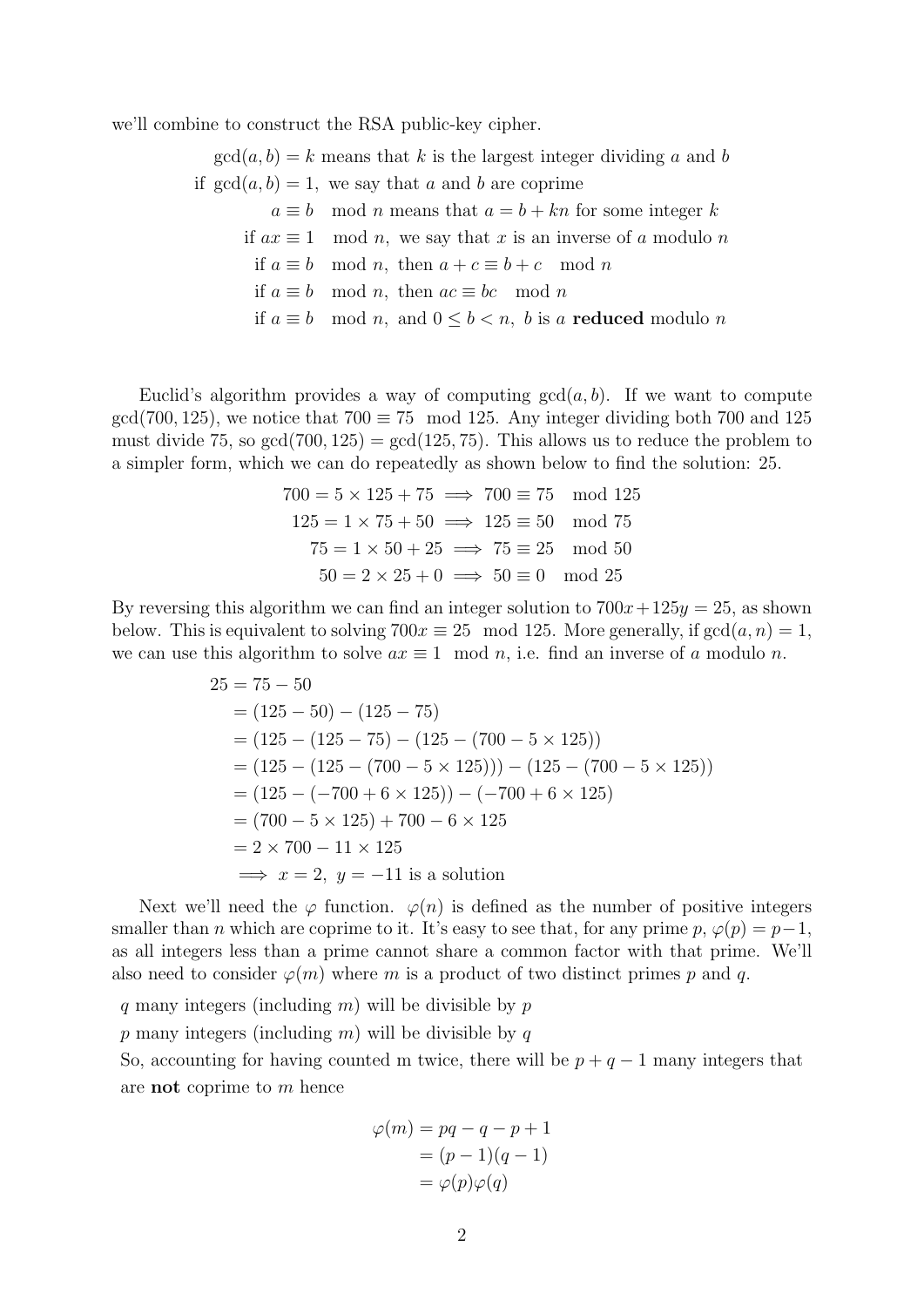Finally, we'll need Euler's Theorem, which states that  $x^{\varphi(m)} \equiv 1 \mod m$  if x and m are coprime. This may look daunting, but it's not so hard to prove.

First we consider the set S of integers smaller than m which are coprime to it:  $a_1, a_2, \ldots, a_{\varphi(m)}$ . Note that we can compute the inverse of any of these elements using Euclid's algorithm. If we pick one of these integers and multiply by  $x$ , their product will also share no common factors with x, so it will be an element of S. If we consider two integers in  $S$ 

$$
a_i
$$
, and  $a_j$ 

and the respective products

$$
xa_i
$$
, and  $xa_j$ ,

then

 $xa_i \equiv xa_i \mod m$  $x^{-1}x_i \equiv x^{-1}xa_j \mod m$  $a_i \equiv a_j \mod m$ 

This shows that multiplying by x is *injective*, i.e. multiplying different numbers by x will yield outputs which are different modulo  $m$ . Thus multiplying each integer in  $S$  simply permutes the set: it takes each element of the set to another element, leaving us with the same set. Unless, of course,  $x \equiv 1 \mod n$ , in which case it takes each element to itself. As a result, we can use the following reasoning to prove the theorem.

$$
a_1 \times \cdots \times a_{\varphi(m)} \equiv (xa_1)(xa_2) \dots (xa_{\varphi(m)})
$$

$$
a_1 \times \cdots \times a_{\varphi(m)} \equiv x^{\varphi(m)}(a_1 \times \cdots \times a_{\varphi(m)})
$$

$$
a_1 \times a_1^{-1} \times \cdots \times a_{\varphi(m)} \times a_{\varphi(m)}^{-1} \equiv x^{\varphi(m)}(a_1 \times a_1^{-1} \times \cdots \times a_{\varphi(m)} \times a_{\varphi(m)}^{-1})
$$

$$
1 \equiv x^{\varphi(m)}
$$

Now that we have all of these tools, let's take a minute to explore some of the history. The methods of RSA cryptography were first developed covertly in 1973 by Clifford Cocks, working for the British Goverment Communications Headquarters (GCHQ). It was intended as a secure means for military communications, but this development was not declassified until 1997. The concept first arose publicly in 1976, with Whitfield Diffie and Martin Hellman introducing asymmetric cryptography as a new direction for the field.

Inspired by Diffie and Hellman, three professors at MIT (Ron Rivest<sup>[1](#page-2-0)</sup>, Adi Shamir<sup>[2](#page-2-1)</sup> and Leonard Adleman<sup>[3](#page-2-2)</sup> got together and dedicated their time to developing a trapdoor function. Rivest and Shamir, computer scientists, were largely responsible for suggesting ideas, of which many failed, while Adleman, the mathematician of the trio, scrutinised their proposals, slowly getting closer to a secure solution. After a year of searching, Rivest had a breakthrough after spending Passover of 1977 drinking at a student's house. The algorithm is named RSA in honour of these three, in the order of their initials on the

<span id="page-2-0"></span><sup>&</sup>lt;sup>1</sup>Image below is an own work of Ronald Rivest and is licensed under [CC BY-SA 4.0](https://creativecommons.org/licenses/by-sa/4.0/legalcode)

<span id="page-2-1"></span><sup>&</sup>lt;sup>2</sup>Image below is attributed to the Royal Society and is licensed under [CC BY-SA 3.0](https://creativecommons.org/licenses/by-sa/3.0/legalcode)

<span id="page-2-2"></span><sup>&</sup>lt;sup>3</sup>Image below is attributed to Leonard Adleman and is licensed under [CC-by-SA 3.0](https://creativecommons.org/licenses/by-sa/3.0/legalcode)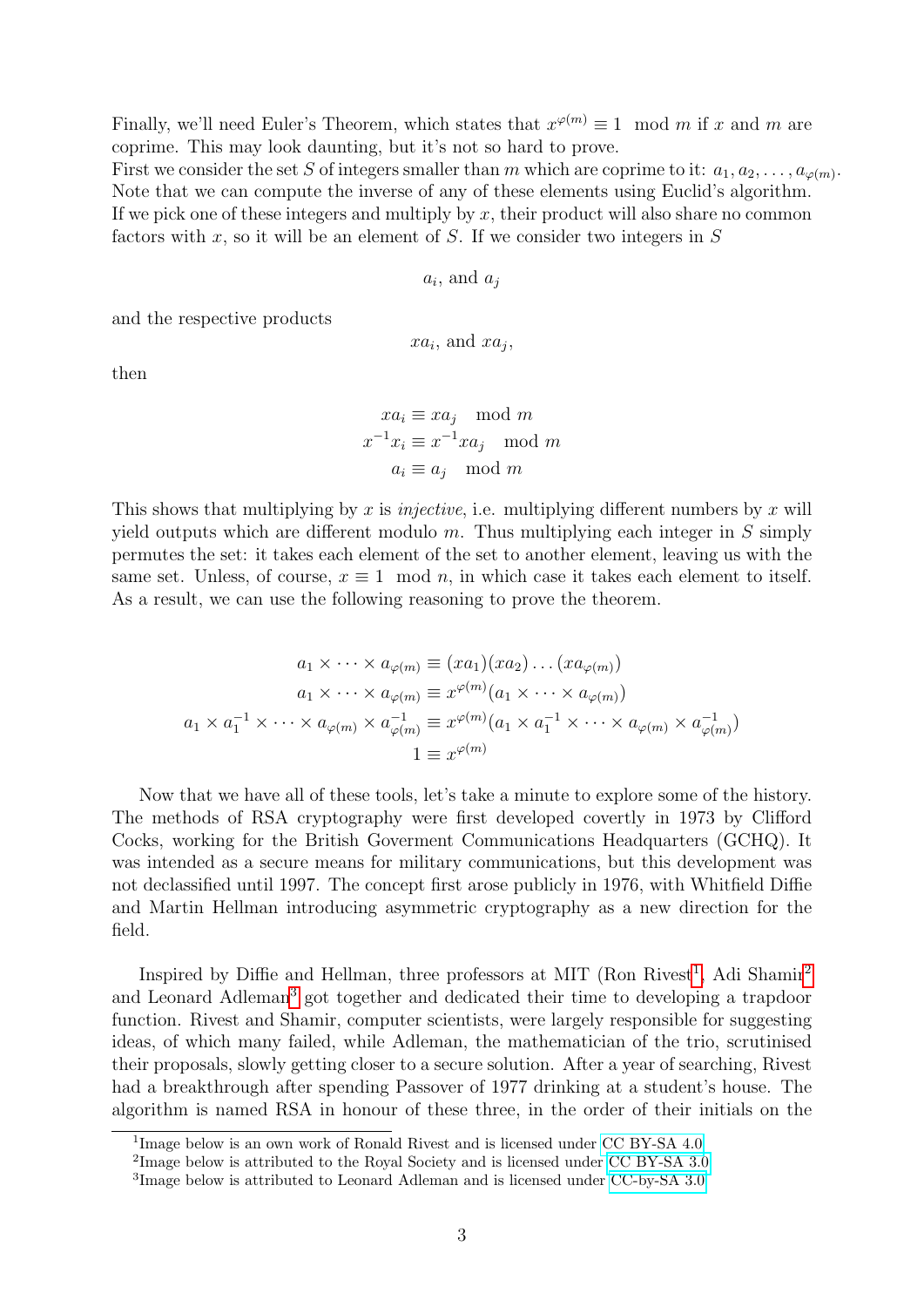

(b) Shamir (c) Adleman

paper publishing their joint discovery.

So how does it function? First we convert our plaintext into an integer  $m$ , which can be done in various different ways called padding schemes. How we do this is not so important, as long as it is public. To form our public key, we choose two randomly generated prime numbers,  $p$  and  $q$ , which should be around 300 digits long each, and a small integer e. The product  $n = pq$  and e are released publicly, but not the primes themselves.

We generate a ciphertext c, using  $c \equiv m^e \mod n$ .

To revert from ciphertext c back to m we use Euler's theorem that  $m^{\varphi(n)} \equiv 1 \mod n$ , which implies that  $m^{k\varphi(n)+1} \equiv m \mod n$ .

All we need is to find d such that  $ed = k\varphi(n) + 1$ . Then  $c^d \equiv m^{ed} \equiv m \mod n$ . How can we find d? Using Euclid's algorithm of course! This d is our private key, and cannot be computed without knowing the value of  $\varphi n$ . If you know the primes you can simply compute  $\varphi(n) = (p-1)(q-1)$  as shown earlier, but if you don't know the primes it's impossible, so they are a trapdoor !

This is all rather complicated, so let's work through an example with small numbers. Say we pick  $p = 53$ ,  $q = 97$ ,  $e = 49$ . We compute  $n = 53 \times 97 = 5141$ .  $\varphi(n) = (97-1)(53-1) = 4992$  The private key will be an integer solution to the equation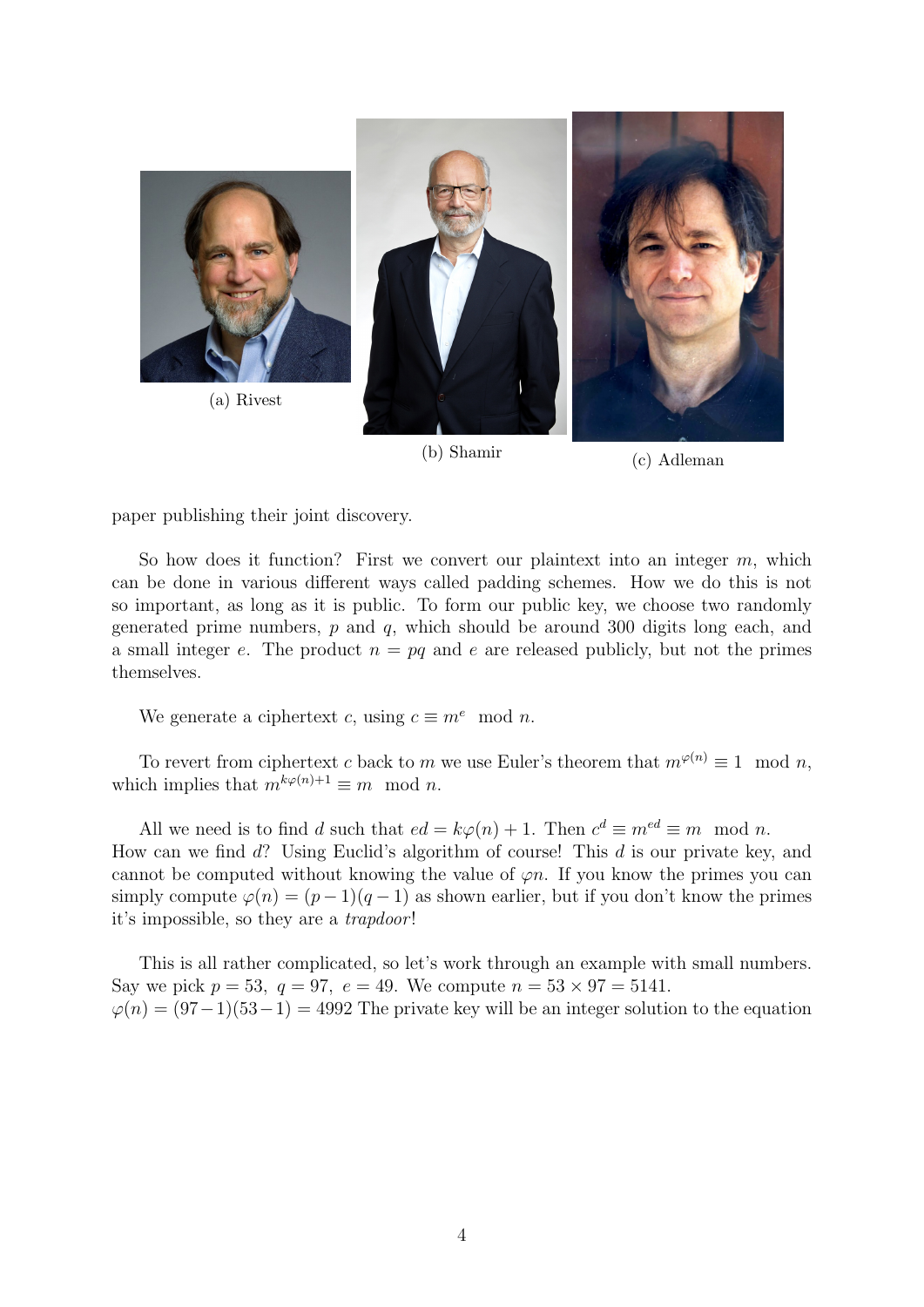$49d - 4992k = 1$ . We find d using Euclid's algorithm as follows:

$$
4992 = 101 \times 49 + 43
$$
  
\n
$$
49 = 1 \times 43 + 6
$$
  
\n
$$
43 = 7 \times 6 + 1
$$
  
\n
$$
1 = 43 - 7 \times 6
$$
  
\n
$$
= (49 - 6) - 7(49 - 43)
$$
  
\n
$$
= (49 - (49 - 43)) - 7(49 - (4992 - 101 \times 49))
$$
  
\n
$$
= (49 - (49 - (4992 - 101 \times 49))) - 7(49 - (4992 - 101 \times 49))
$$
  
\n
$$
= (49 - (-4992 + 102 \times 49)) - 7(-4992 + 102 \times 49)
$$
  
\n
$$
= (4992 - 101 \times 49) + 7 \times 4992 - 714 \times 49
$$
  
\n
$$
= 8 \times 4992 - 815 \times 49
$$

This gives us one solution  $(d = -815, k = 8)$  to the equation, but we want a solution with a positive value of d, so we add 4992 to d and subtract 49 from k, at last giving us our private key  $d = 4177$ . If we receive an encrypted message c, we recover the original message m by reducing  $c^{815}$  mod 5141. This looks hard though, as a number to the power of 815 will be absolutely huge. We can make this easier computationally by doing it incrementally. Take  $c = 11$ , for example. We first reduce (using a computer obviously)

$$
11^4 \equiv 14641 \equiv 4359 \mod 5141
$$

Then we continue

$$
118 \equiv (114)2 \equiv 43592 \equiv 4886 \mod 5141
$$
  

$$
1116 \equiv (118)2 \equiv 48862 \equiv 3333 \mod 5141
$$
  
:\n
$$
\vdots
$$

 $\ldots$  and so on. We can repeat this process and compute  $11^{815}$  mod 5141 as a product of these, which will provide us with the original message (4064), which we would then have to convert into plaintext using the public padding scheme.

We've done a whole lot of maths. But why does it matter? Aside from the security of RSA, there's another advantage it has over conventional ciphers: signatures.

When you receive a message, how can you tell who it came from? In standard cryptography, there's always the threat of a third party who has discovered the encryption key sending communications pretending to be someone else to extract information. This is even more problematic for public-key cryptography, as anyone can send an encrypted message using the public key, but it's an issue RSA solves.

Say I want to send a message to Dr Crawford. First, I choose a secure hash function notated hash $(x)$ , which is like a trapdoor function without a trapdoor: there's no known inverse. I encrypt my plaintext m using Tom's public key. I also calculate  $hash(m)$  and encrypt this using my **private key**. I send both to Tom, who decrypts the first with his private key and the second with my public key. As he now has my plaintext, he can compute  $hash(m)$  and compare this with the second part of my message.